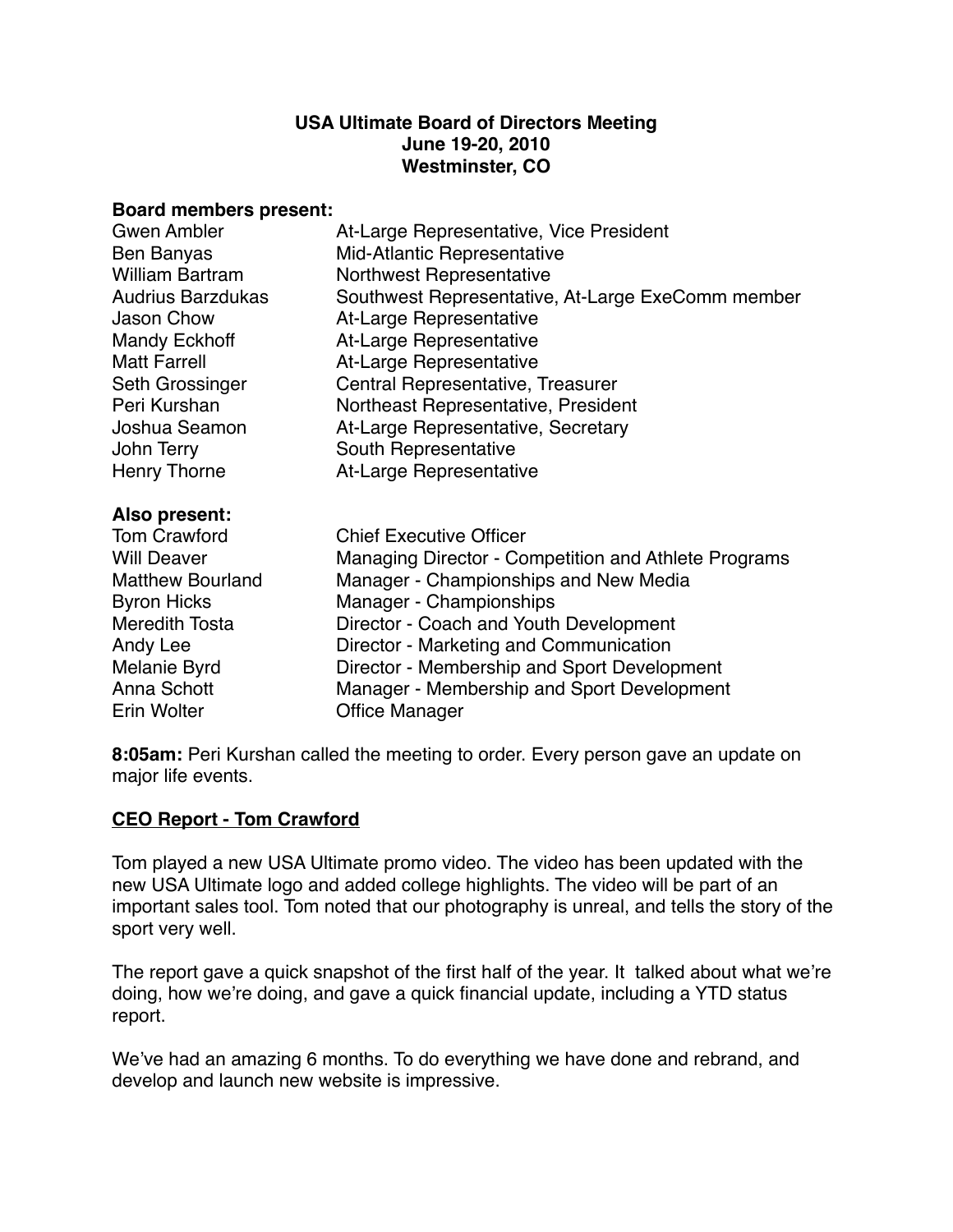**Tom reported on the following areas:** Competition and Athlete Programs, Marketing and Communication, Membership and Sport Development, Youth/Coaching/ International

**Resource Allocation/Budget, 2009 Audited:** Helps us to show the outside where we spend money. It is specifically helpful when talking to donors and partners.

**Financial Recap:** We have good early revenue, giving us positive cash flow early in the year. We're in good shape and we have a good balance sheet. Our expenses are under control and we have a good cushion. We're up in all categories of membership revenue. We have a healthy balance sheet, even when taking into consideration early revenue from membership dues.



**Technology Platform:** The new website is live. We are now looking to build a new internal technology platform. We are taking proposals from several companies. We have not budgeted for this as the leading proposal calls for a pay as you use model. If we go with a different partner, there will be significant budget ramifications.

**New Revenue Streams:** Licensing fees, Grants (Philanthropic; Federal; State), Nonendemic sponsor markets, USA Ultimate Camps, Increased advertising "bundles", Event Partnerships/Licensing, New Events (e.g., US Open), Endowment/Alumni/Donor Fund

We have a community that will help us. We need to develop a giving case. Vast majority of NGBs have endowment/alumni/foundation funds that are significant (\$millions). Many also have operating reserves of 1-2 years.

### **Youth Development Plan - Meredith Tosta**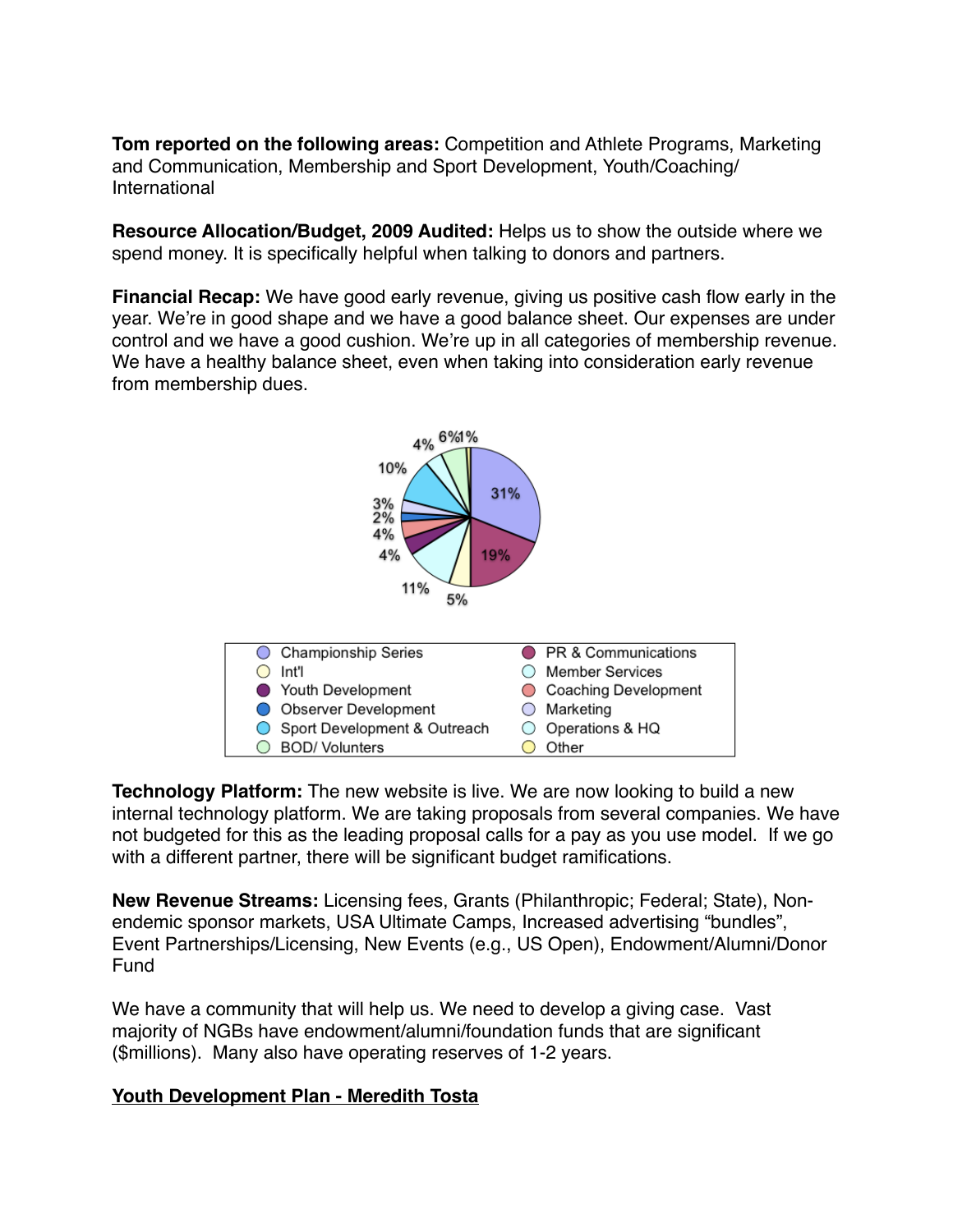Meredith Tosta, director of Youth and Coaching Programs gave a report on the plan for 2011, with several new initiatives.

Learn to Play: (Bringing new players into existing Ultimate infrastructures), Face book marketing for youth skills clinics, Leagues chosen through application process, Special "welcome" gifts to athletes, Support provided to organizers, Target implementation: five partnerships in 2011

We're not creating a brand new Ultimate scene. We're looking to bring in new players. We're looking younger and it depends on available resources and communities. Finding the viability point is key. We're also looking to help existing organizations bring in new players.

**YMCA Model:** (Bringing Ultimate into existing youth sports infrastructures), Develop partnerships with local community centers to implement youth Ultimate programs, Coordinate with volunteers to run programs in five cities beginning in 2011, Provide monetary and materials support for program implementation

**USA Ultimate Summer Camps:** (Establishing USA Ultimate as the educational leader for youth Ultimate), USA Ultimate should be known for its quality programs directly developing and supporting athletes, Both day and overnight camps would begin in 2011, These programs would establish the Denver/Boulder area as USA Ultimate's Research & Development Center, We need a quality standard and to complete lots of R&D.

**License Youth Summer Camps:** (Establishing USA Ultimate as a partner with youth educators nationwide), USA Ultimate will market a package to other cities with our curriculum and standards, branded as an "official USA Ultimate" youth camp, Will provide materials and support for marketing licensed camps and insist on safety standards (such as background checks), Estimated implementation: 2012 and beyond

**Marketing events with Disc Partner:** (Spreading Ultimate to new markets), Utilize our disc partner and their retail partners, Run marketing and promotional "learn the game" events, These events would be paid for by the disc partner and put on by USA Ultimate Estimated implementation: 2012 and beyond, For the horizon. Put on by USA Ultimate athletes.

**Grants:** (Promoting Ultimate as a vehicle for addressing needs of society), Ultimate has the power to reach young people not just as a field sport, but also as a means for teaching children the importance of nutrition, exercise, sportsmanship and conflict resolution, Seek funding from state, federal and philanthropic organizations

We are well situated in terms of governance to work towards attaining grants. There are many grants out there. Seeing the potential is exciting.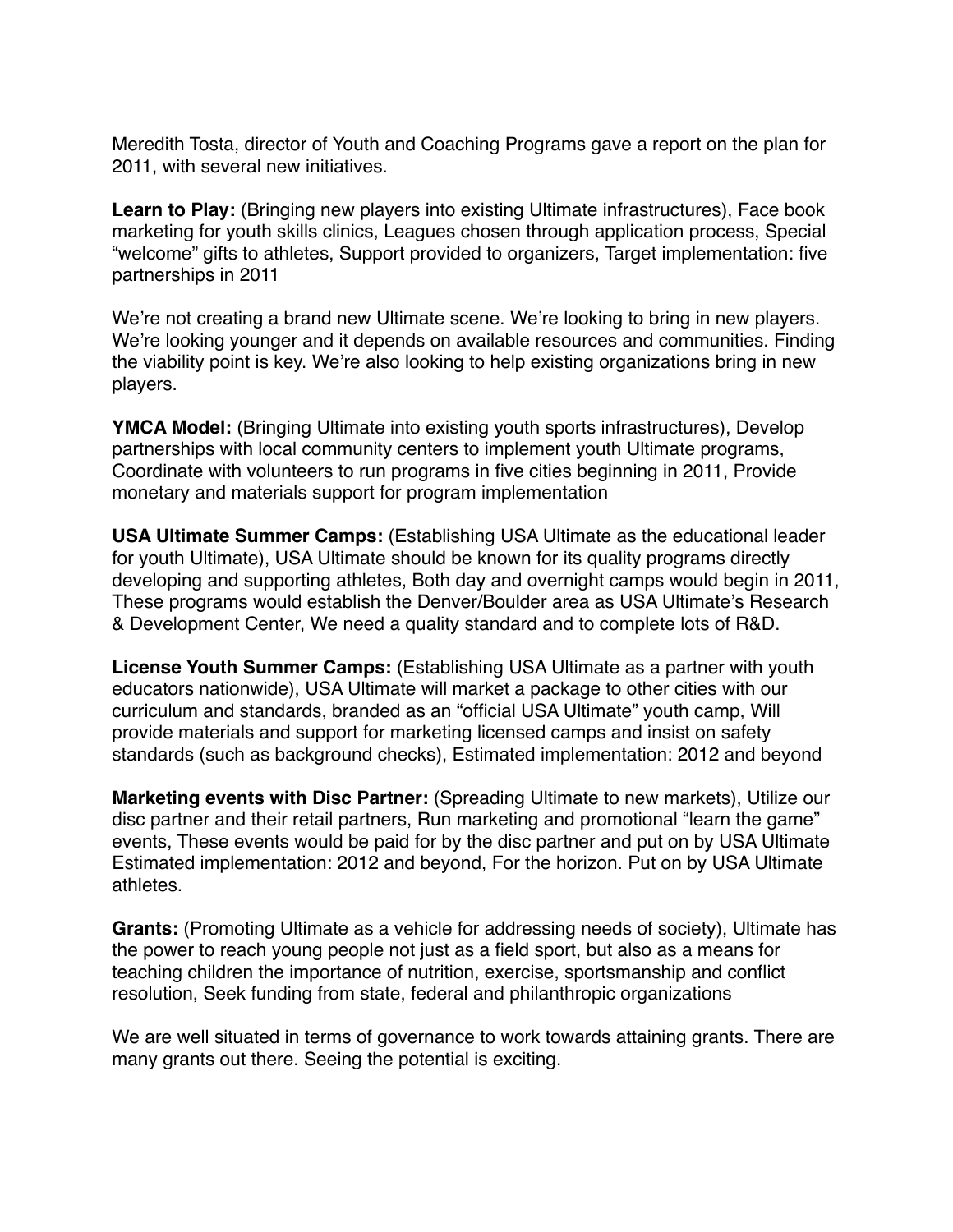**New Outreach Kits:** (USA Ultimate as a direct provider of material resources), In-house creation and distribution of "learn to play" kits, Enable us to serve a wider range of needs – from physical educators to community centers to school based teams, Would like to be able to send out discs and bring the kits back in house.

**Shameless Self Promotion:** (Develop feature articles of the success of USA Ultimate youth development programs), Utilize the new website to: highlight success stories, promote awareness of current programs, create potential for partnerships with new cities.

We want to minimize the statement, "Oh, I didn't know that was there!"

**State HS Championship Development:** (Continue support and the connection to local school-based leagues and championships), Continue growth of high school level play Split to four youth regions in 2012, Comprehensive plan for quality high school & middle school level competition

Not all state tournaments are championships. We like to have them go through sanctioning for a minimum of a year. In 2012 we will split into four youth regions. Our goal is to maximize quality participation.

**Expand the Youth Club Championships:** (Continue to develop the youth club division by growing and expanding the premiere championship event), Grow and expand the size and scope of the event, Introduce education programs and family activities – a festival for youth Ultimate.

This year there will be 10 Open, 9 mixed and 7 girls' teams. We would like to have other divisions like U-17, U-15, etc.; It's great to keep it flexible as we grow. There are only a small but growing number of organizers out there who are doing non-HS based youth Ultimate.

**Development of Instructional Observer Program:** (Create high level and respected online educational infrastructure for adults to learn how to facilitate playing opportunities for youth), Need for trained volunteers, Desire by parents to get involved, but don't know how, Ability to help leagues utilize parents as organizers and game facilitators on a variety of levels. We need more trained people to help pre-college age kids. We need to go after parents.

### **What's the benefit of heavy investment in youth players now?**

The future benefits are enormous. We should focus on the "Learn to Play" level.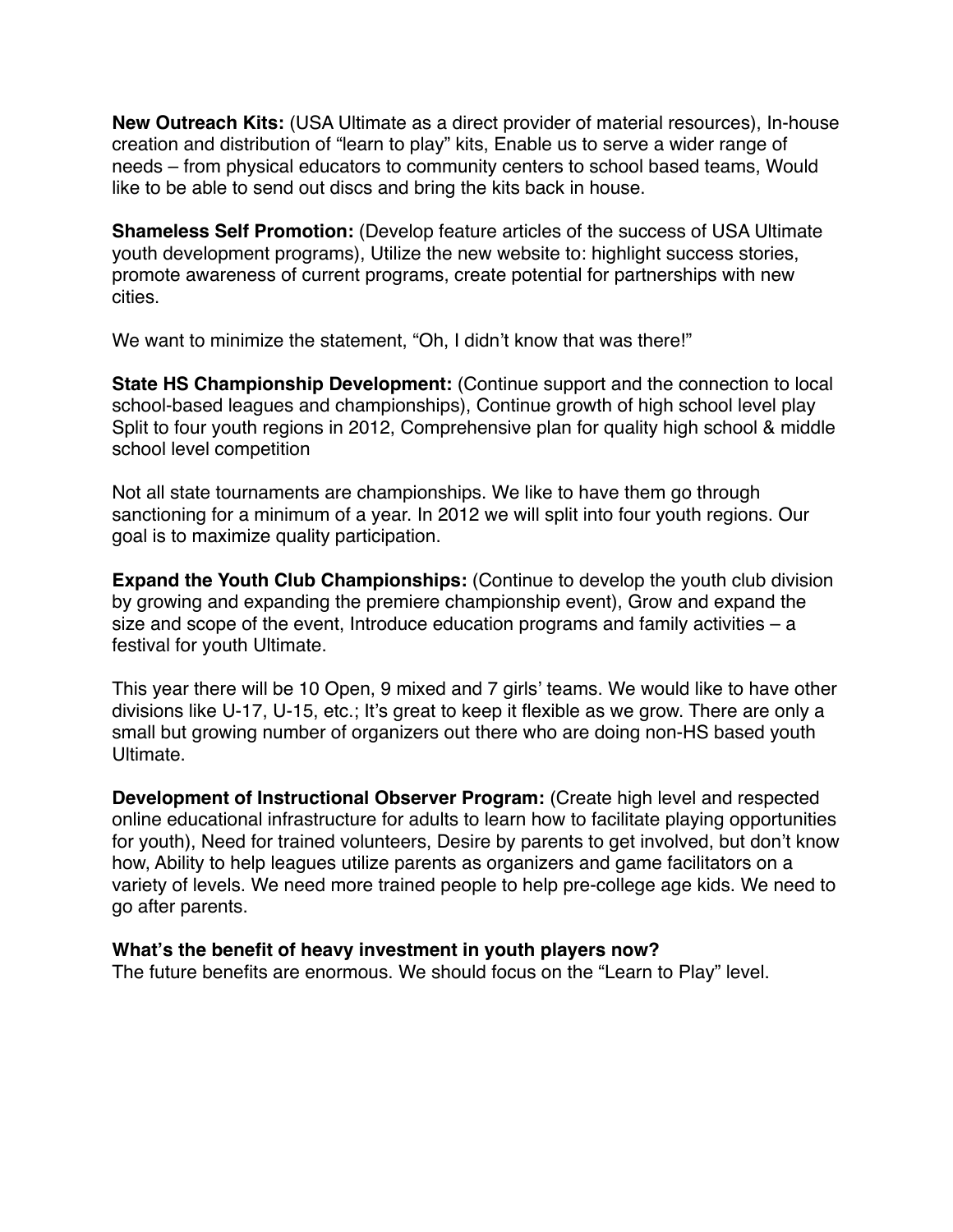

## **2011 Budget Presentation - Tom Crawford, Melanie Byrd, Grossinger**

Seth Grossinger, Treasurer, presented the proposed 2011 budget with Tom and Melanie, noting that the budget being proposed was recommended by the finance committee for passage.

Tom noted that the strategic plan was really well conceptualized and outlined, but not supported all the way through by a business plan, meaning that revenues are not keeping pace with expenses. We're trying to catch up on this front so we can continue to execute the strategic plan. Our 2011 expense increases are from adding new staff, emphasis in communications and youth, as well as our technology infrastructure. Our off-setting revenue increases are from outreach and dues. We break about even in terms of added expenses and revenue. We need a dues restructuring as we have not changed in seven years, and need more options for our members.

**The total budget % changes: Expenses:** Should make us feel good as there are no drastic changes or trends. The one big change is spending more money on technology for stability of our daily operating systems.

**Total budget % changes:** Revenue: Again, no major trend jumps.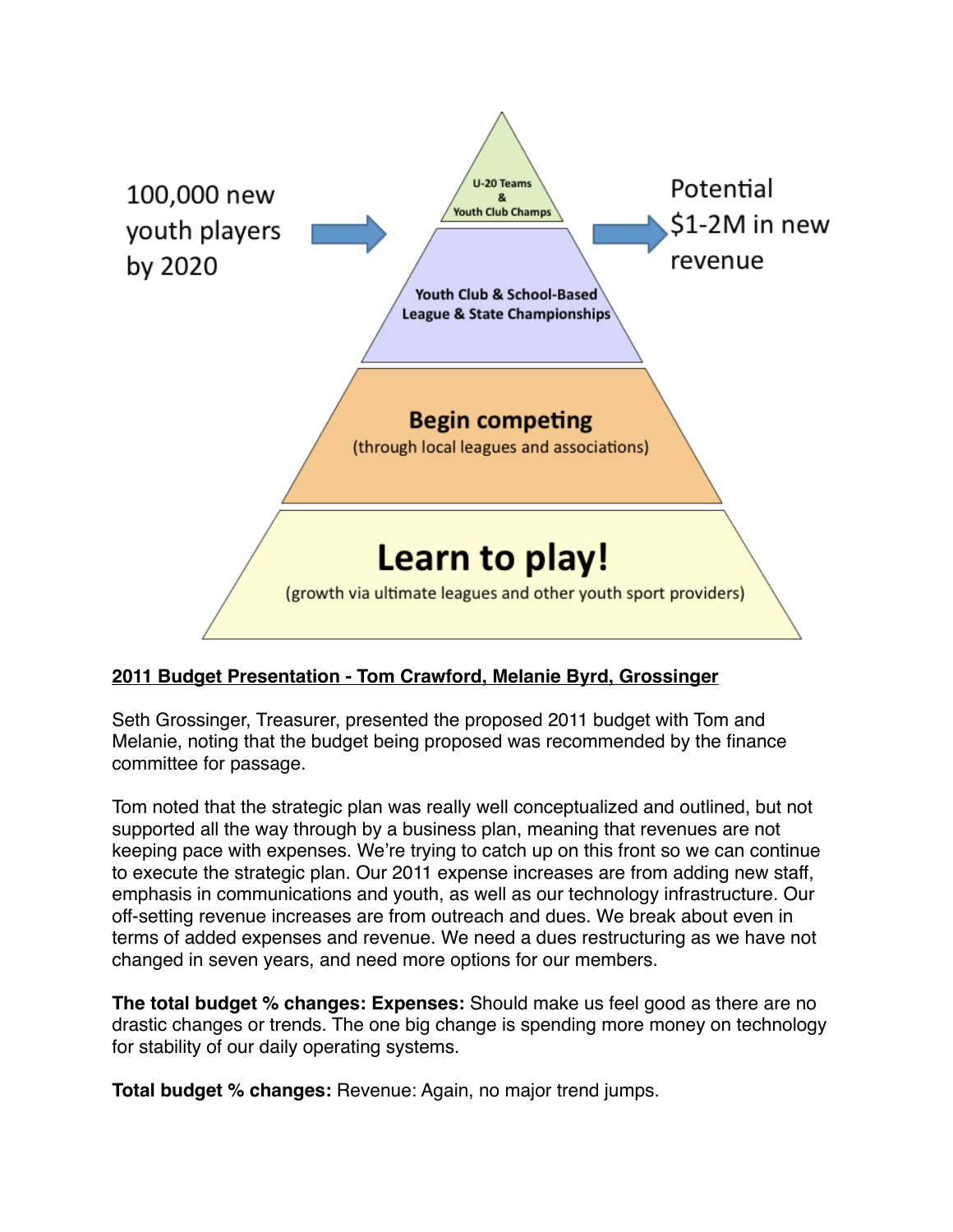**National Governing Body Dues:** USAU membership, at all levels, costs significantly less than the rest of the NGB world



We are completely on par with other NGB service and program packages. We're looking to keep youth dues where they are, but catch up with college and adult dues. We're an amazing value relative to other sports. Every sport has huge expenses beyond membership fees in order to participate. What we need to do is recover from the no increases over the past 7 years. . We haven't changed dues in 7 years, yet we have inflation and our increased program costs. We're not going to go above the average NGB dues in any category.

We tried to build in several new options into the dues restructuring plan. Options that will help take the edge off of making the increases. More commitment equals lower cost to join. Someone could be a member for over ten years with absolutely no increase. Costs go up everywhere and they get passed along to us.

Process: Finance committee has reviewed and recommended it for approval.

The communication plan to our members would start late summer.

**Membership Models:** There are three models.

Model 1: Keep existing membership categories, no special offers (multiyear memberships)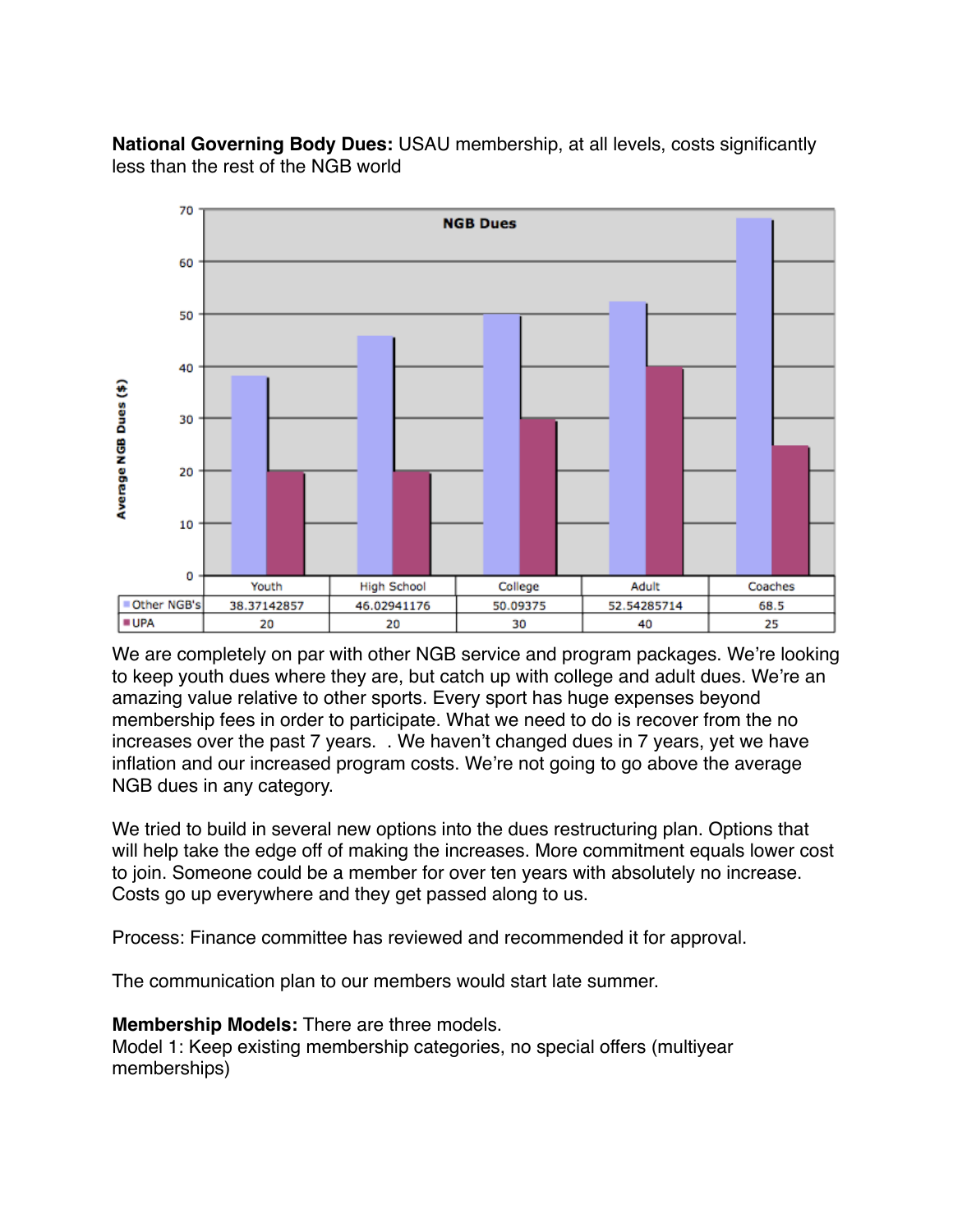Model 2: Offer discounted multi-year renewal options for everyone besides college and youth (due to age/membership category change restrictions) Model 3: Eliminate the college membership category, which enables us to include college players in the discount options.

### **Anyone in favor of option 1?**

**Straw Poll Model 1 (no discount offers): 2 Model 2 (no discount for college, yes for club): 4 Model 3 (discount and combine adult and college: 7 Model 4 (college + club pay the same and retain separate categories): 6** 

**Straw Poll on 3 vs 4: Model 3: 1 Model 4: 14 Abstain: 6**

**We have come out in favor of Model 3 w/ semantic marketing change.**

**Vote to approve the budget using model 3 numbers. Motion: Seconded:\_\_\_ Approve: 11**

**Budget is approved.** 

### **High level conversation about SOTG and officiating**

The board then had an hour long discussion/debate around the current level of SOTG and the role of observers.

### **Straw Poll: Where do people stand? Stay hybrid, back off, or move towards more active officiating.**

Gone too far, not working, back off, more focus on player officials: 0 Current model hybrid: 11 More active: 1 **The board generally agrees that a more hybrid model is the way to go.** 

Several board members noted that observer and coaching training need to be aligned.

## **Spirit of the Game Discussion**

The board and staff engaged in a spirited discussion of how to maintain SOTG as a core component of the sport, as the sport evolves. It was noted that "maintaining SOTG as the central governing principle of the sport," is the second "purpose" of the organization in our By-Laws.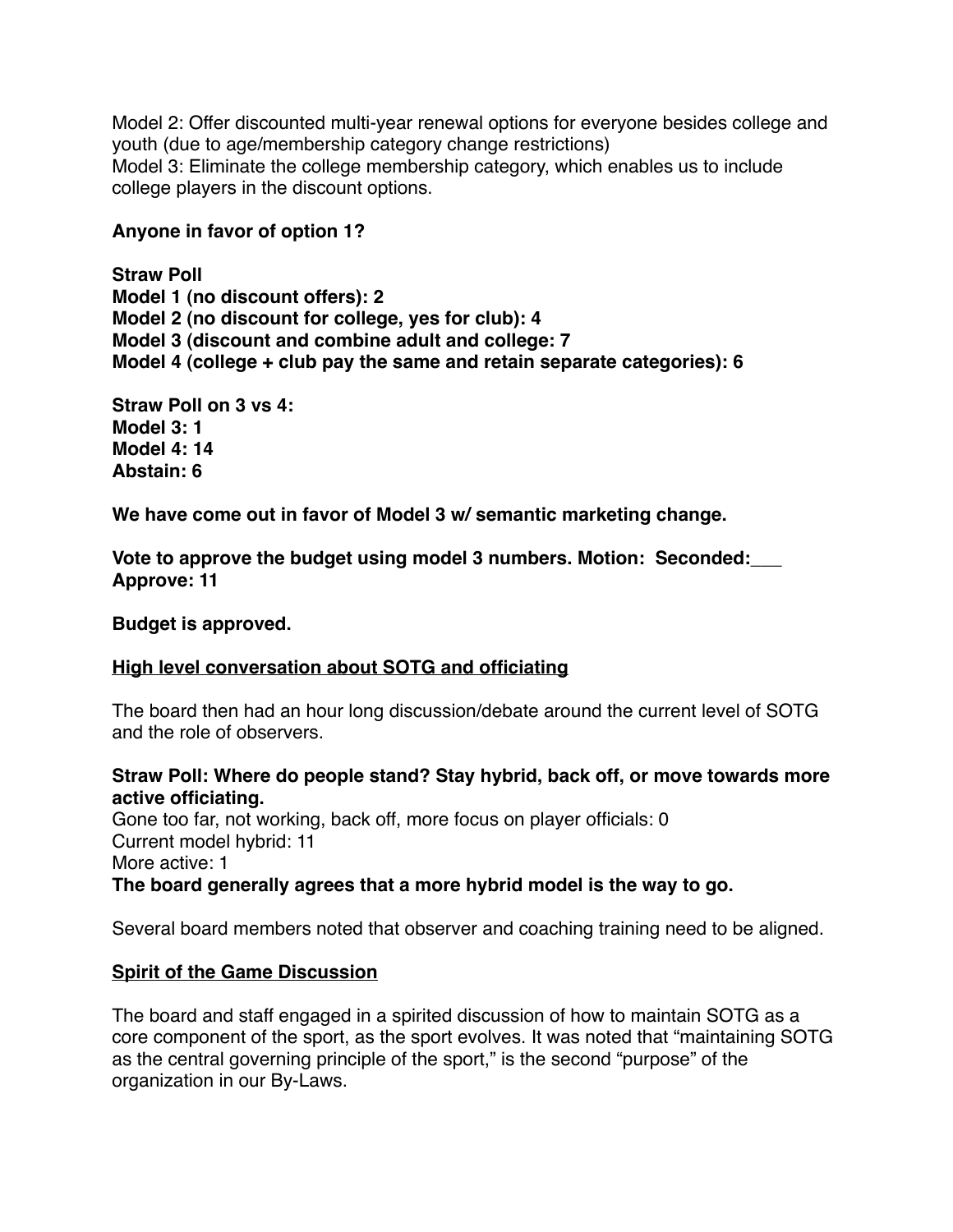### **Club Restructuring - Will Deaver**

Will Deaver, Managing Director of Athlete and Competition Programs then summarized the first Club restructuring meeting attended by over 20 athletes/organizers from around the U.S.

**Top 5 Goals:** Meaningful Opportunities for Diverse Groups; USA Ultimate ʻbranded' season and series (High Quality); Clear Champions/Rankings; Increase participation of diverse groups; Accessible opportunities for Diverse Groups

We're not trying to solve all problems. The goal was to get some direction. We're talking about club sectionals, regionals, and nationals. The goals came back from the larger group. We need to connect the season to the series. Lots more goals were thrown out there. We were thinking of Club as anything that isn't youth or college (school based). The listed goals encompass lots of sub goals.

**Top 8 Challenges:** Conflicting agendas of diverse groups, Competition/Lack of cooperation from local leagues and associations, Resistance to change/Buy in Lack of infrastructure (HR, technology, volunteers), Geography- dense vs. sparse; weather; competition, Communication, Completely unrealistic expectations …\$ value, Human Resources (staff and experienced volunteers)

Everyone wants more. Putting in what it takes to do everything is the challenge. It's frustrating to hear from players that we don't want you (USAU) to be too successful if it means you'll take something away from us. We need to figure out a way to bring together the full community. We can address the challenges by creating something great. We have to keep the message simple and be relentlessly positive. There is a huge component of our sport that is just recreational. It's the allocation of resources that leads to conflict. There are so many different wants and desires.

College restructure is different. It's school based. In general you have a homogeneous group. Club is a whole bunch of different people.

Identified three different groups:

- 1) Club teams
	- Tend to be in big cities
- 2) Local players/teams
	- Happy to have local competition potential to be brought in
- 3) College players and teams
	- 1/3 of club series participants
	- Similar to 1 and 2 in many ways
	- Semester schools

### **Governance - William Bartram**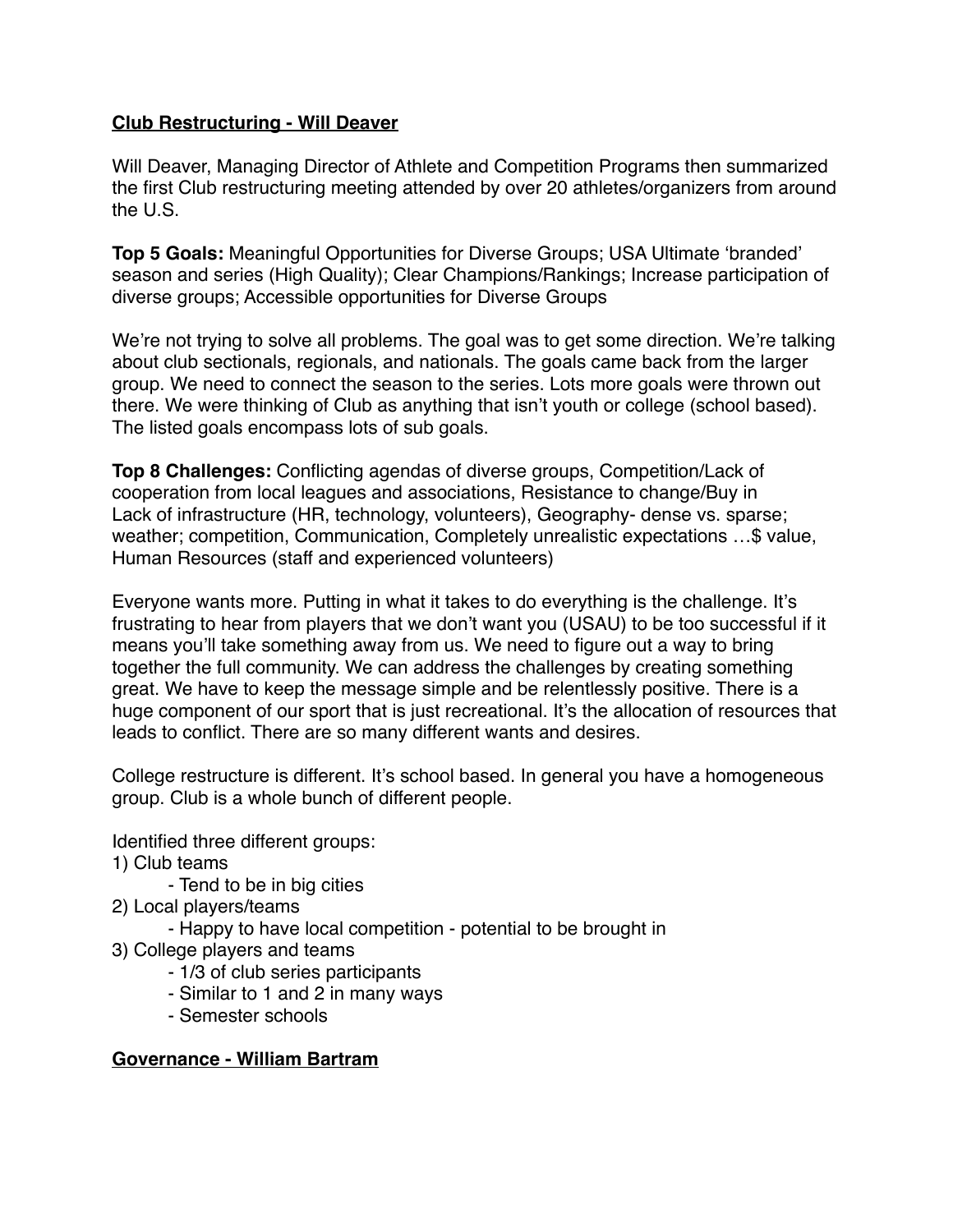William Bartram, Chair of the Governance Committee led a discussion on governance issues

- Need to revise the bylaws.
- We would like the proposal submission process to work better. We need to streamline the vetting through committees.
- A robust committee structure can really advance the sport.
- A vetting committee could reject a proposal and tell the person to find a board member to be their advocate to refine the proposal before bringing it back.

### **Membership Rights**

Is USAU membership a privilege or a right? A privilege!

USAU is a private organization. We can deny membership to anyone.

The more closely we get involved with schools, registrars, we move closer to being a "state actor." (Scheduling HS events with schools.)

We have to make sure we have a very strong anti-discrimination policy to apply for grants.

### **Accountability Standards**

We are in a good position to start writing grants. But, we shouldn't rest on our laurels. We need to be mindful of our actions and how they might impact our grant writing ability, for example not running deficit budgets annually.

# **Day 2 - Sunday, 6/20**

**CBS public service announcement video:** Will run 72 times starting tonight. Each college finals will run 6 times. The CBS college sports channel is on DirecTV. Everything is also being posted on AtlGames.com. We have a good product in our college championships.

### **Marketing and Communications - Andy Lee**

Andy Lee, Director of Marketing and Communications summarized all activities in this area.

**Next on the Agenda:** Introduce the USA Ultimate Brand [DONE], Launch the new USA Ultimate Website [DONE], Develop & Formalize a Comprehensive List of USA Ultimate Assets, Create Multi-level Sponsorship Packages, Produce a high-end sales & marketing deck for the non-endemic market, Solicit industry and non-industry partners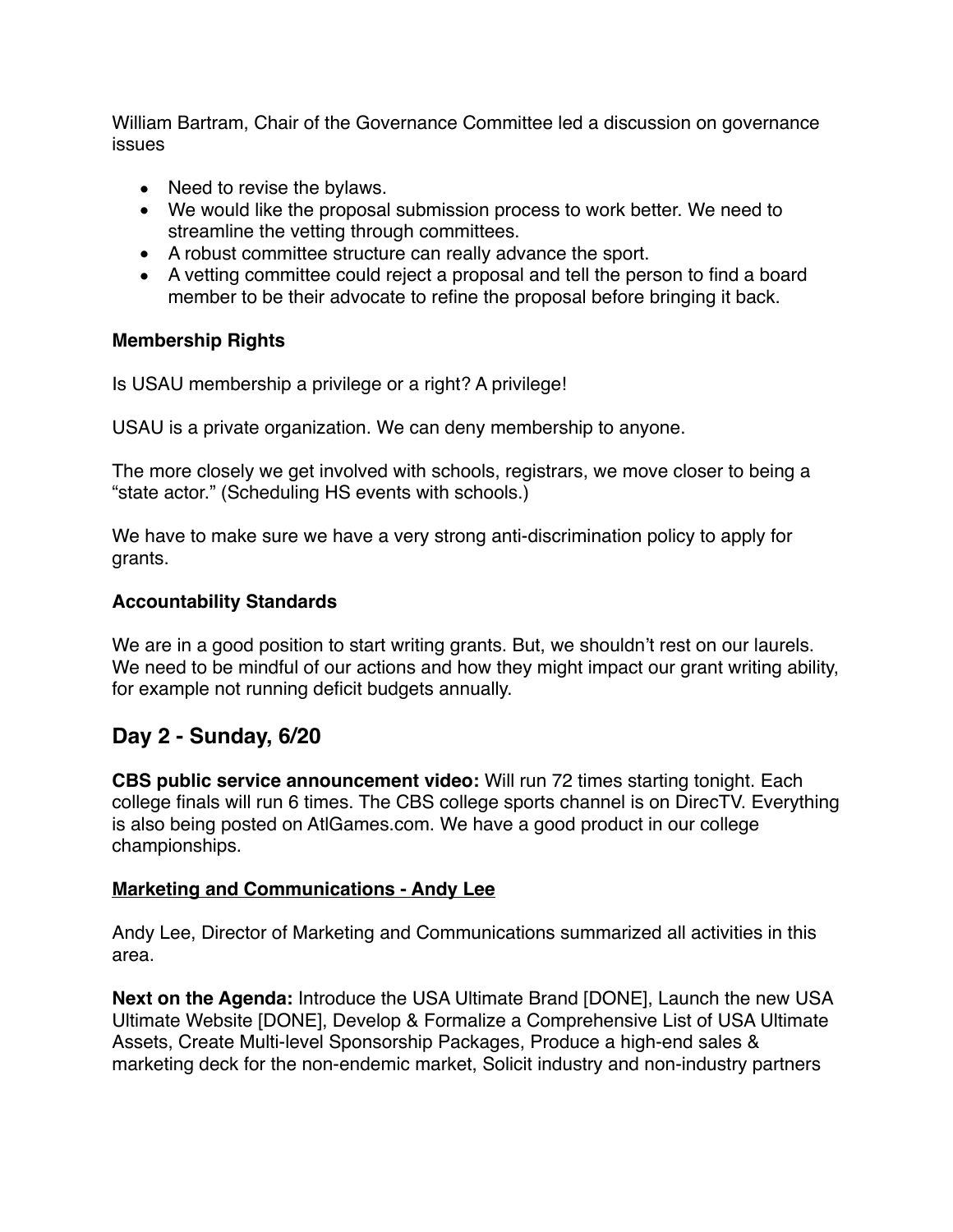It's a competitive and soft market for sponsorship dollars. We need to determine our assets and their value. People tend to want an all inclusive package. Once we have this info we'll construct a sales piece. We want to excite people. We have lots of footage taken by our own videographer. We'll go after cash and VIK sponsors.

**Communications:** Two distinct audiences: Internal (Membership, Athletes, Coaches, Observers, Leagues, Tournaments, Affiliates), External (Non-members, potential partners, media, general sporting community), Must communicate effectively to both in order to grow sport and organization

### **The Website - Matthew Bourland**

Matthew Bourland, Manager of Championships and New Media demonstrated the new website to the Board.

College Championships provided a glimpse into what is possible. We now have many exciting images, news articles and event listings. The news archive is categorized. We have advertising spots. We are now capable of posting lots more content. The college coverage was impressive. It was comprehensive and fast. When you come to the website you feel like you are at the event. There are many ways the site can improve. There are many pieces of functionality that will be added. The message board is a place where there is positive, moderated, discussion.

### **International Strategy - Tom Crawford**

Tom Crawford led a discussion about what our international strategy should look like.

How much energy and time (resources) do we want to put into International endeavors?

World teams can't be thrown together. World Championships are not World Championships if they are put together too quickly. Organization needs to be done carefully and consistently if we are to be taken seriously on the world stage. USAU would like to help WFDF.

WFDF would like to start a continental championship qualifier next year. WFDF has several proposals on the table that they would like to vote on at the congress in Prague in July. In order for the votes to happen WFDF's bylaws would need to be suspended because the proposals were not sent out with enough notice. There would first be a vote to suspend the bylaws to vote on items without the 60 day windows for review.

WFDF's board is elected by the national associations. WFDF's congress is made up of all the voting member countries. For the past several years there has been no movement in the WFDF congress.

## **WFDF proposals:**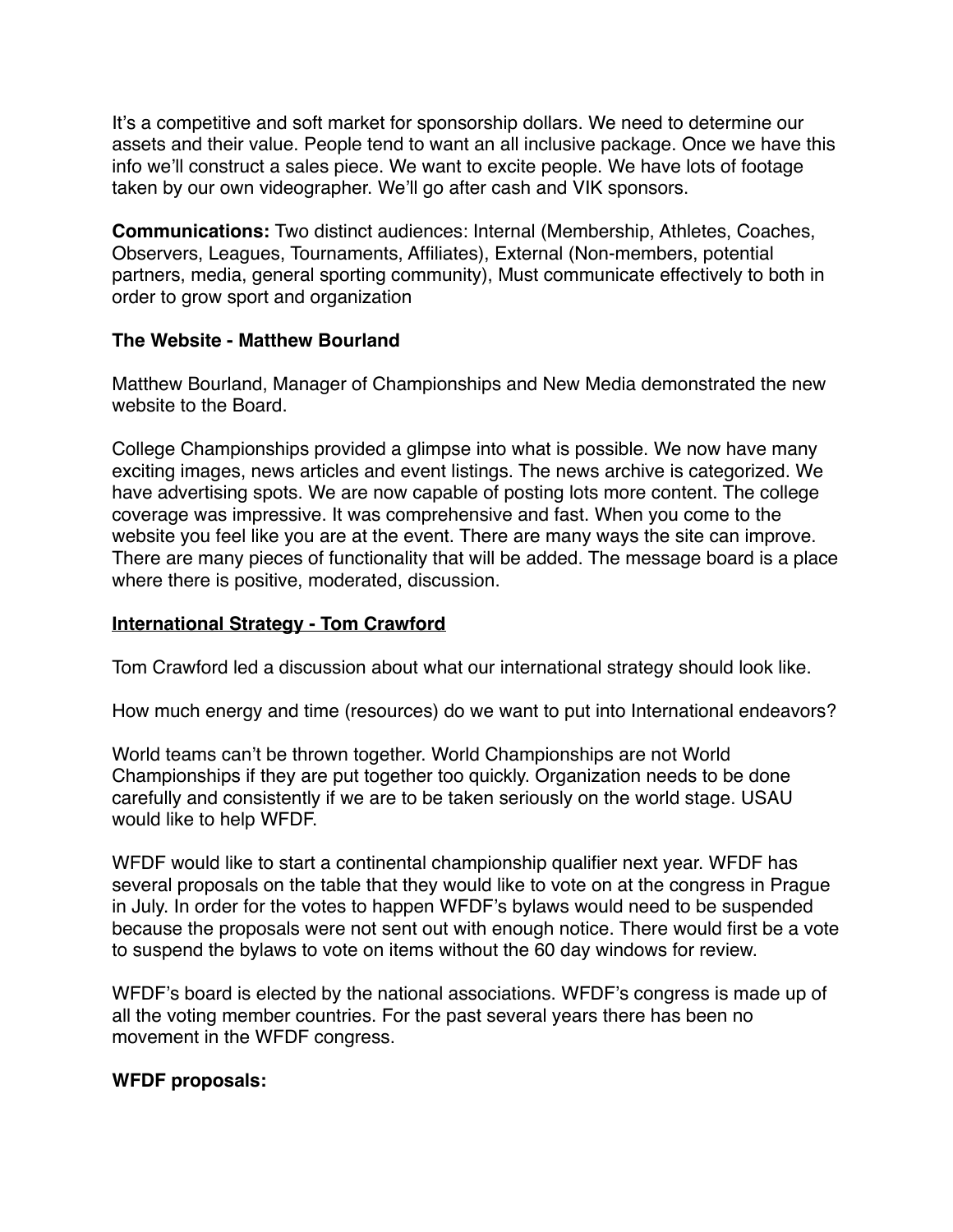- 1) Beach Ultimate: recognize it as an independent championship and run co-champ events
- 2) Women's Masters World Ultimate Champs in 2012
- 3) Separate out Mixed and Masters out of WUCC on it's own 4 year rotation
- 4) U-23 formal approval. (Not approved, then sanctioned)
- 5) Separate out the WUJC from WUGC
- 6) Make the World Juniors an alcohol free event
- 7) Continental Championships in 2011 (Summer)

WFDF needs to have a cohesive vision for the future along with a long term plan. Maybe the entire Prague congress could come up with the start to a vision? We need to think of things in 5-10 year windows.

Are putting on World Championships the best way to grow the sport?

The Board decided that Tom should go to the WFDF congress in Prague.

### **Straw Poll: Whether we should try to not have these proposal voted on. In favor of pushing the vote to a later date: 12**

We need to get informed on these proposals.

**Straw Poll on each WFDF proposal: Beach: Yes if timing was right Women's Masters: In favor Continental Champs in 2011: NOT in favor due to timing, details Separate Mixed and Masters out of WUCC in 2013: 12 abstentions U23: NOT in favor, timing (U23 Concept: We love it!) Separate WJUC from WUGC: NOT in favor (9) Make WJUC alcohol free: In favor (11)**

### **Alcohol Policy - Tom Crawford and Melanie**

Tom and Melanie, Manager of Membership and Sport Development then described the need for refining our policy around alcohol.

Tom's perspective: I love the sport. I want to sell it to lots of people: Families. If I was a parent and I brought my kids to the Club champs, I would not want to introduce them to Ultimate that way. This is not like other national champs for other sports. I witnessed phenomenal competition, blended like I've never seen before with lots of drinking. "Elite" athletes pounding beers. We're putting the organization and sport at huge risk. I want to be able to invite lots of kids to the events like Sarasota to create big fan base and growth.

Safety has to be the guiding principle. That's the one that trumps.

Looking to strike that balance.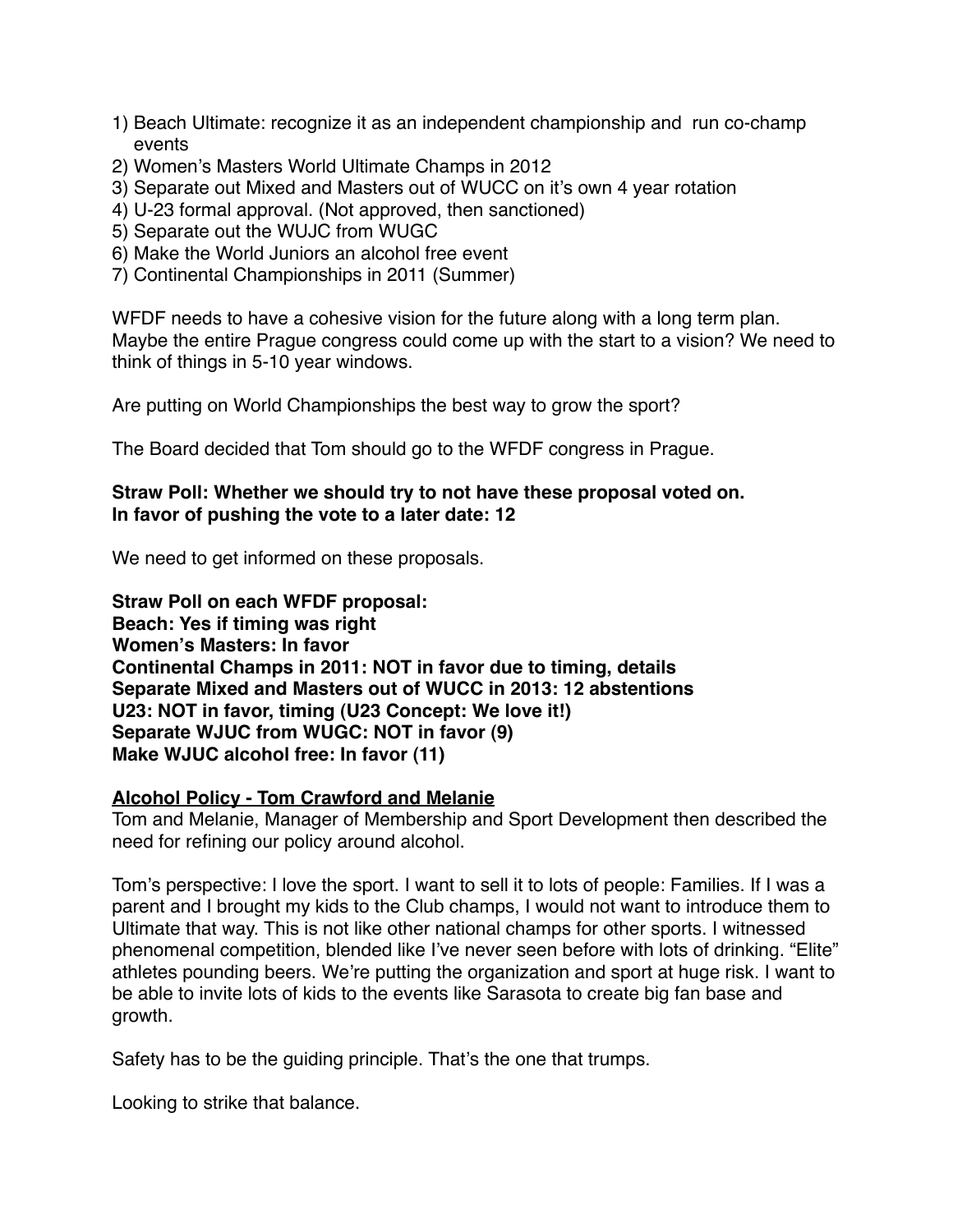There is support from the Board for the development of alcohol policies.

### **US Open - Tom Crawford**

The concept is that we create and own the marquee event in the world for the sport of Ultimate. We welcome the world to the US for a week long celebration of Character, Community, and Competition. We host interaction and events at all levels. It's hosted in an area that is a vacation destination. The event could help with our sponsors, give us a week long celebration of our mission, and become profitable. We need to announce the event soon.

We want to create an event that brings us together for more than just competition. Showcase the sport like it's never been showcased before.

The location is critical.

#### **Straw poll on if we feel comfortable announcing this next week. In favor: 12**

### **Conduct Policy - Mandy Eckhoff**

The goal is to smooth out and address some issues with the current process. There are two enforcement paths. We would like to work on real-time enforcement, the formal complaint process, and gaps in the current conduct policy. The policy applies to USA Ultimate members and teams.

### **Proposal 2010.XX - SELECTION OF US U-20 TEAM COACHES**

Submitted by Meredith Tosta (USA Ultimate Director of Coach & Youth Development 2007-Current) and Kyle Weisbrod (UPA Director of Youth Development 2002-2006, member of UPA BoD 2007-2009)

*Proposal Wording: The committees to select the U-20 National Team head coaches will be selected by the Director of Coach & Youth Development with approval from the USA Ultimate CEO, after an application process. This short application will be developed by the Youth Advisory Council. The Director of Coach & Youth Development will give preference to representatives from leagues with USA Ultimate sanctioned youth leagues represented at the YCC. The committees will be made up of 5-7 members each. The Director of Coach & Youth Development will only vote in case of a tie amongst the members. The USA Ultimate CEO will approve the final selection of head coach by the committees.*

### **Discussion**

The Youth Advisory Council supports the proposal. Every league in the division had a say.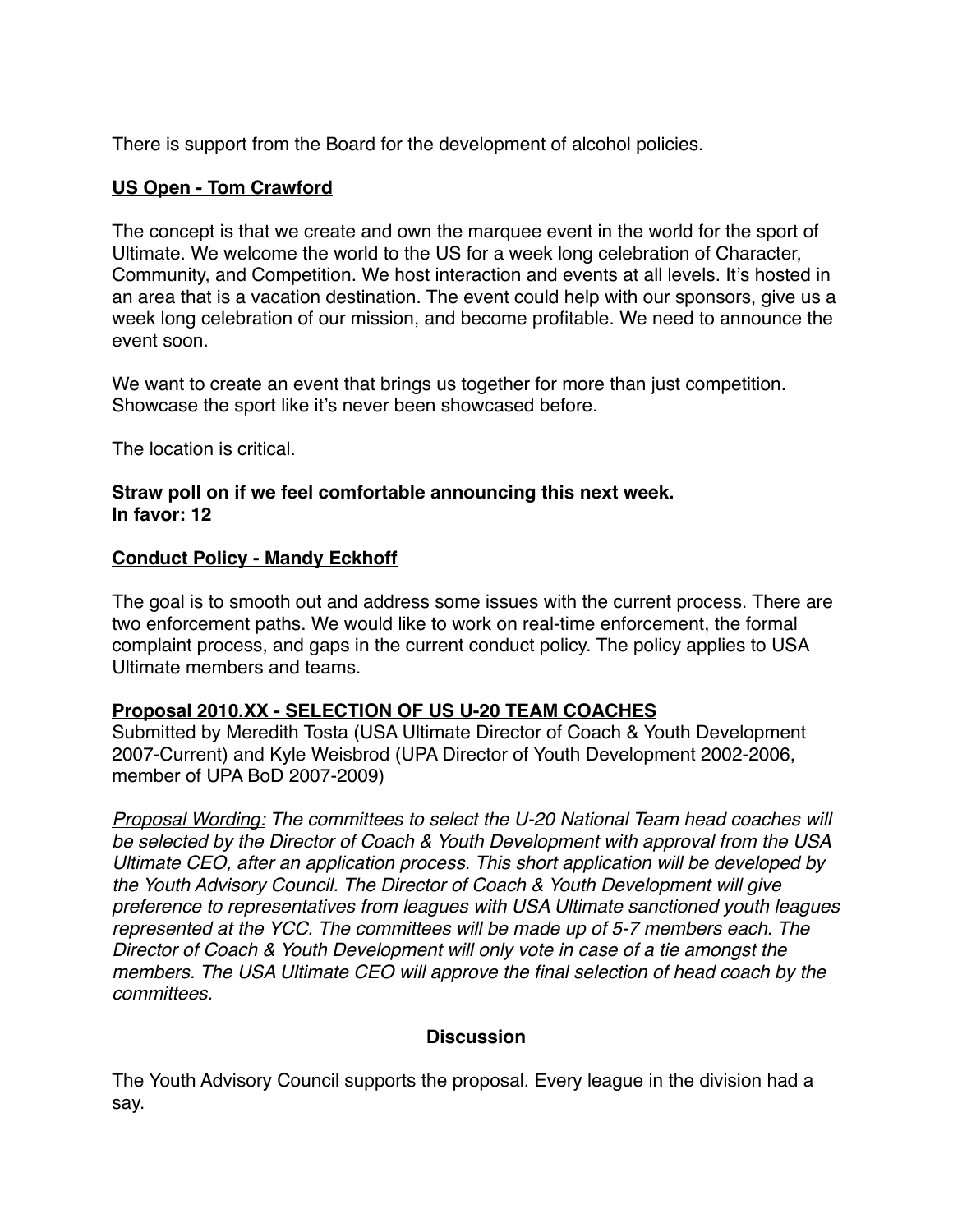**Motion to approve Proposal 2010.XX as written: Bartram, seconded Seamon. Approved 12-0-0.**

**2010.11 - NOTIFICATION OF BOARD MEETING AGENDA AND PROPOSALS** Submitted by John Terry

*Proposal Wording: Prior to each of the two regular board meetings, the President and CEO will post the meeting agenda, including the full text of all proposals, on the UPA website. This information will be posted no later than two days prior to the start of the meeting.*

### **Discussion**

This could help people to become more interested in the sport. It could create some excitement. One concern is that there are things that we don't get to. People don't generally want to see how sausage is made. Posting an abstract on the proposals we're debating could serve as a vehicle for getting feedback. The timing would be a challenge.

The Board gave guidance to the staff that we like the idea of giving a little bit of info about the meeting. Some basic info, not a huge list. We leave the details up to the discretion of the staff. If the agenda is not ready till just before meeting, as is often the case, no need to post it.

### **Motion to approve Proposal 2010.11 as written: Bartram, seconded Banyas. Not approved 0-11-1.**

### **Message Board - Josh Seamon**

### **Josh Seamon led a discussion around maximizing the Boards activity and discussions on the new message boards.**

How can we best leverage the message boards?

They help us connect with members.

The more the Board is on the forums the more we can help each other.

As we go out and sell USA Ultimate, there will be people forming opinions about us by reading out message boards. Use good judgment and caution. Check in and get feedback in posts.

### **Closing Remarks - Peri Kurshan**